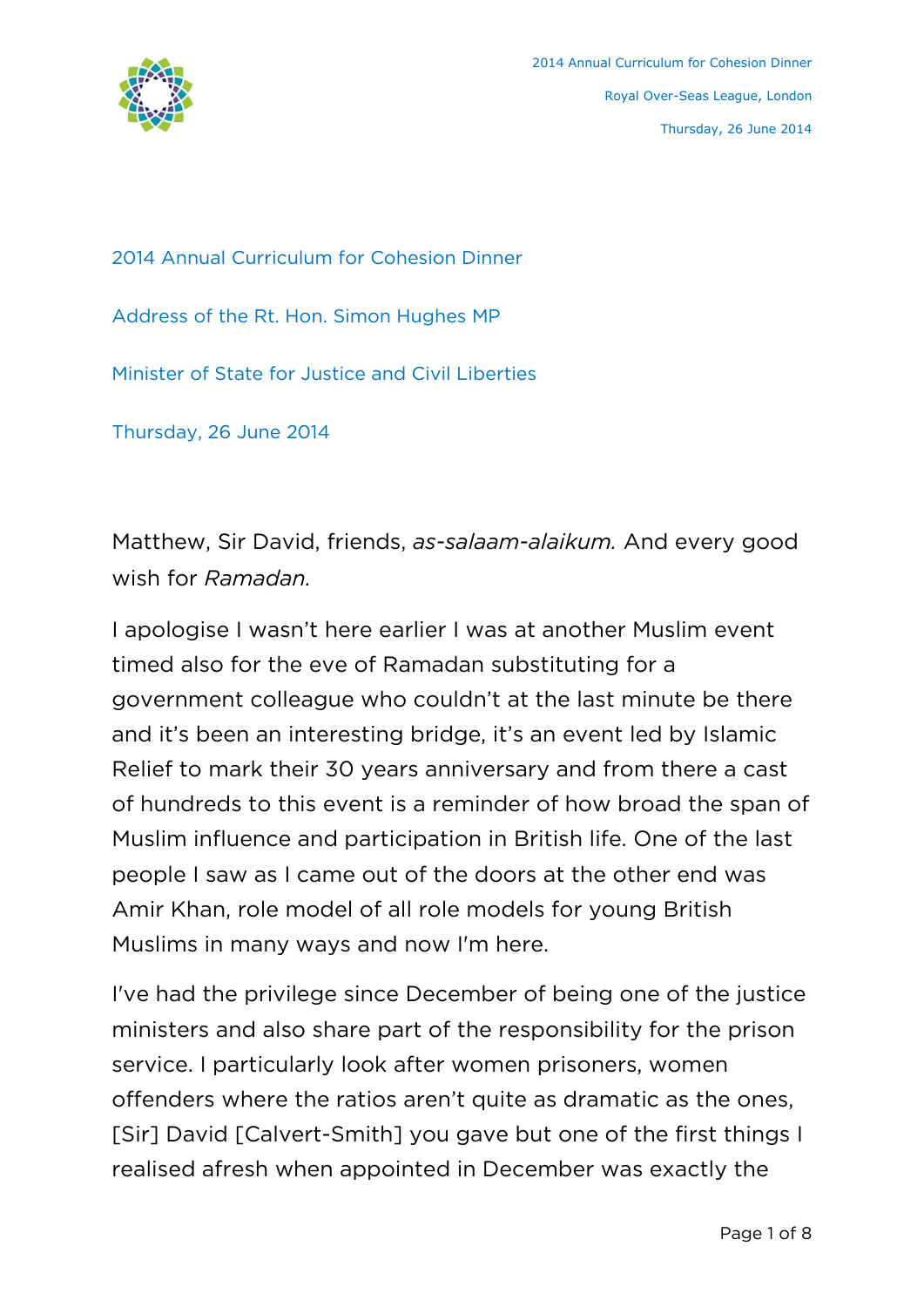

statistic that you reminded us of, which is how high a proportion, how disproportionate a proportion of our prisons are filled with Muslims nowadays.

And there are challenges not just on the streets of Bermondsey, where I live, on the streets of South London, but there are challenges throughout the whole country now in making sure that young British Muslims and Muslims who are not yet British but are living here, from many different cultures, are able to not just understand the society they're in but to be understood. And Matthew that's where your really impressive, dedicated, tenacious, academic and focused work belongs.

So I just want to say just three things simply and then I have a present for you Matthew for which I don't think even you with all your good planning will have expected.

Firstly, when we first talked about Curriculum for Cohesion, and I and other Parliamentary colleagues across the [political] Parties had founded the All-Party Group on Islamophobia to try to educate people about the extent of Islamophobia, to try to make sure we had proper understanding, proper recording, proper reporting and proper responding in a way that the Jewish community had to do and had done much more coherently.

When we started to do that and you came to talk to us, the burden of your song as I understand it and understood it then was that we just need to start to hugely improve the education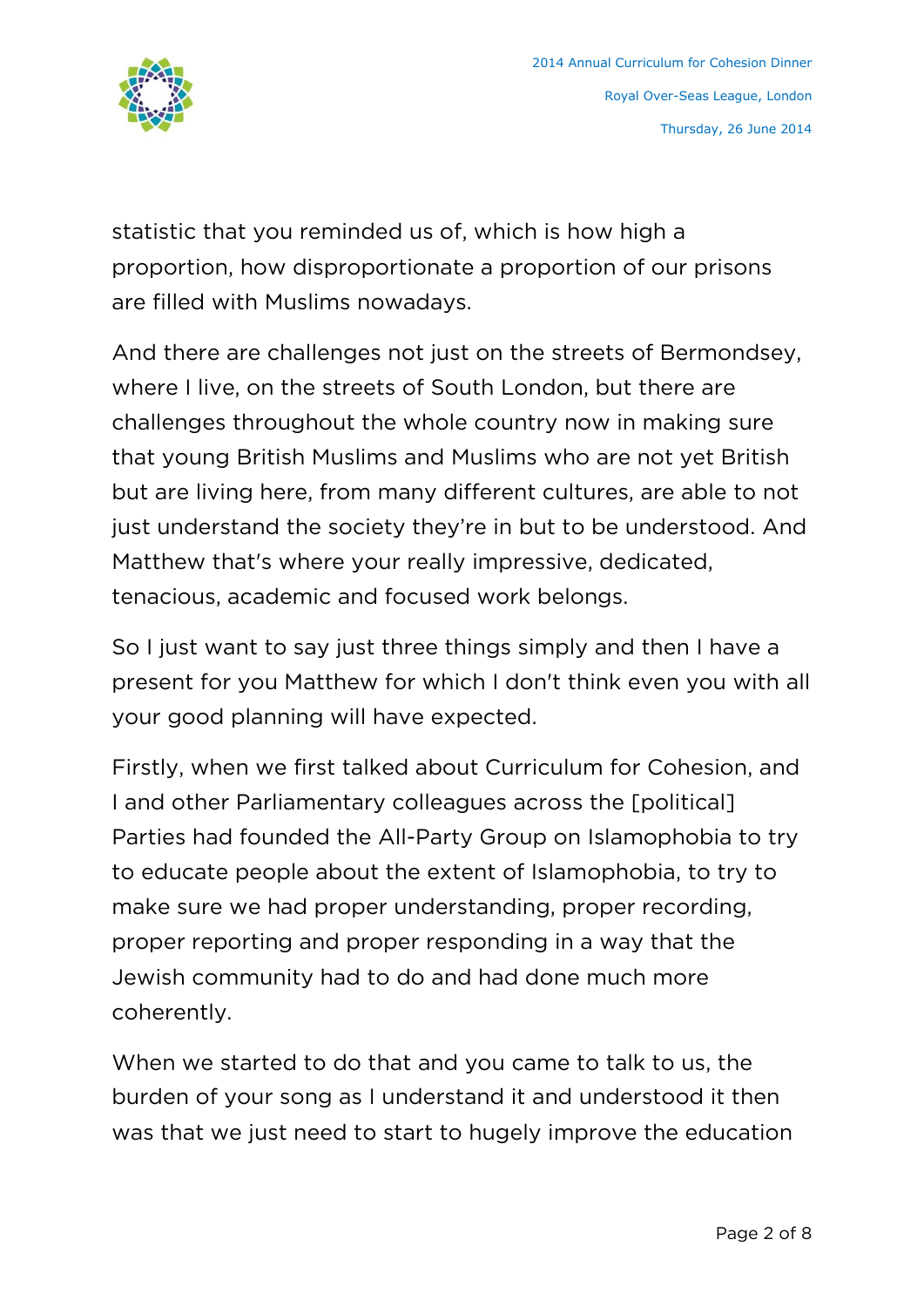

of our society so that people can be informed, participating, understanding members of the society they're part of.

Let me give you a very simple example of how it's so important for that education. When I practised at the Bar and on occasions when I've given evidence in the Court I used to get quietly and internally frustrated when the usher at the moment they would come to bring somebody to give evidence and would ask them to swear or affirm, would sometimes say, "Which religion Protestant or Catholic?" Well that has several flaws in one short sentence. Firstly my understanding was, is and will remain that Protestantism and Catholicism are not different religions they're different types of one religion and secondly there would potentially be other options that might have been available to me. I used to further throw the system by insisting that although I was a Christian I wished to affirm which slightly people found a bit difficult to deal with.

But there is a latent frequent, extensive lack of understanding, of education, of simple awareness of the history of Islam, of the types of Islam, of the method of interpretation of Islam and unless what [Sir] David [Calvert-Smith] described which is the education of the process, whether it's through the judicial training board for judges or whether it's for people practising at the bar and in our courts, whether it's the police through ACPO and other things, unless there's that clearer understanding of a global religion of which there are three million plus people in this country ranging from people who have been here for centuries to people who are converts to Islam, who are born in the UK,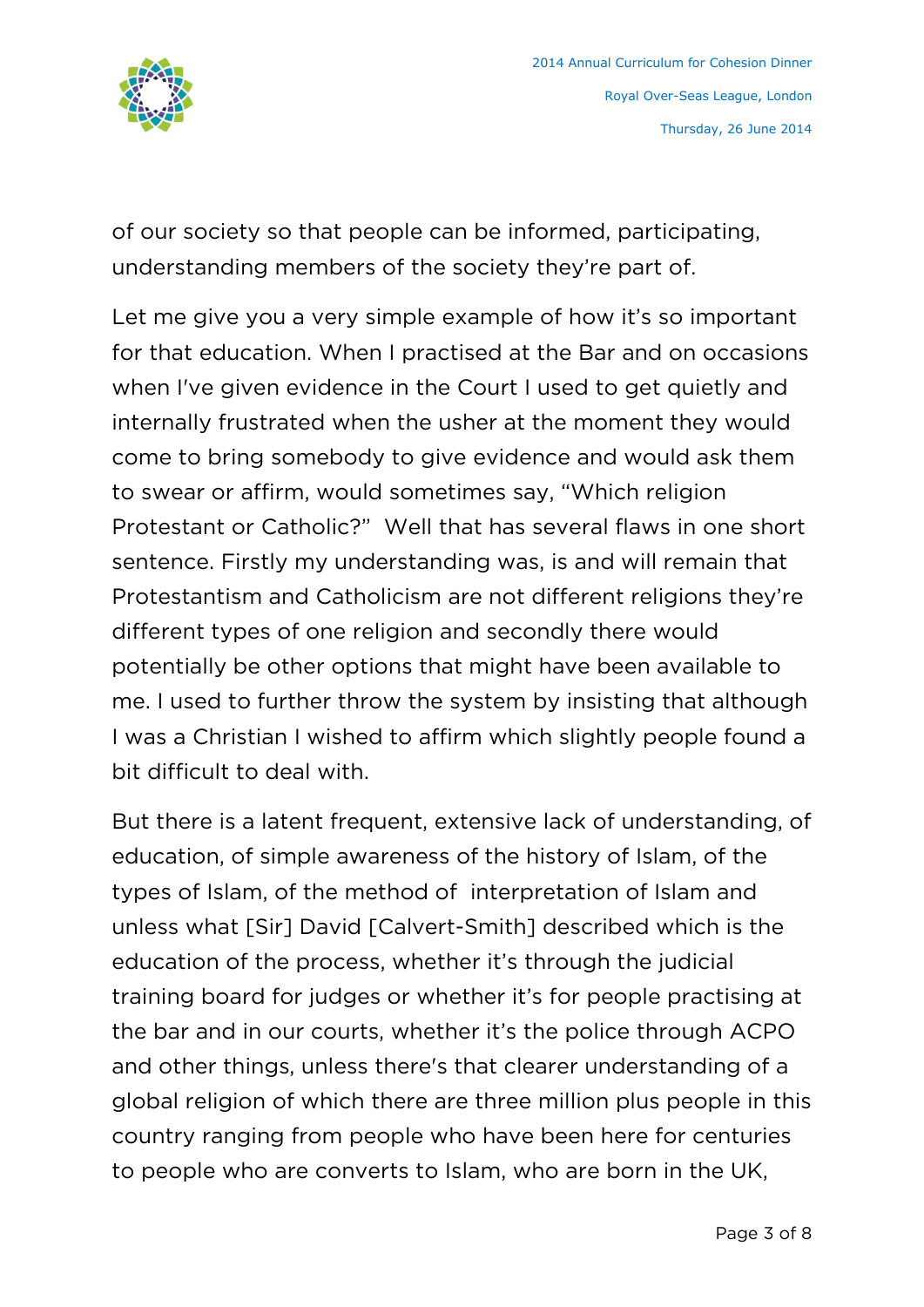

then we are in difficulties and we are likely to make some very serious mistakes indeed, not just in the criminal justice system but in many other parts of society.

So the first is making sure that we have intelligent, informed citizenry because of the sort of work that the Curriculum for Cohesion wants to do.

The second when I was appointed I was asked to be the Minister of State for Justice and I requested that my title was extended a bit to be the Minister of State for Justice and Civil Liberties. I regard myself, not a very good one, but as a civil liberties lawyer and I thought it was important that there was somebody in government who was seen to be there whose job was to make sure that the civil liberties of everybody were fought for, were understood and were argued for in government and that international and national obligations were upheld.

It's really important that there is an understanding of Islam so that the civil liberties, the *civil* liberties, the political and civil liberties of people of faith and of different faiths can be as well upheld as the civil liberties of other people.

In a country that was traditionally Christian there was a common understanding of what the civil liberties of Christians might be and recently there have had to be test cases as to whether a Christian can wear a cross at work around their neck and the answer was "yes", provided it didn't clearly interfere with their work. But if we're going to have equal citizenry, if there's going to be an equality on the street and in the homes and in the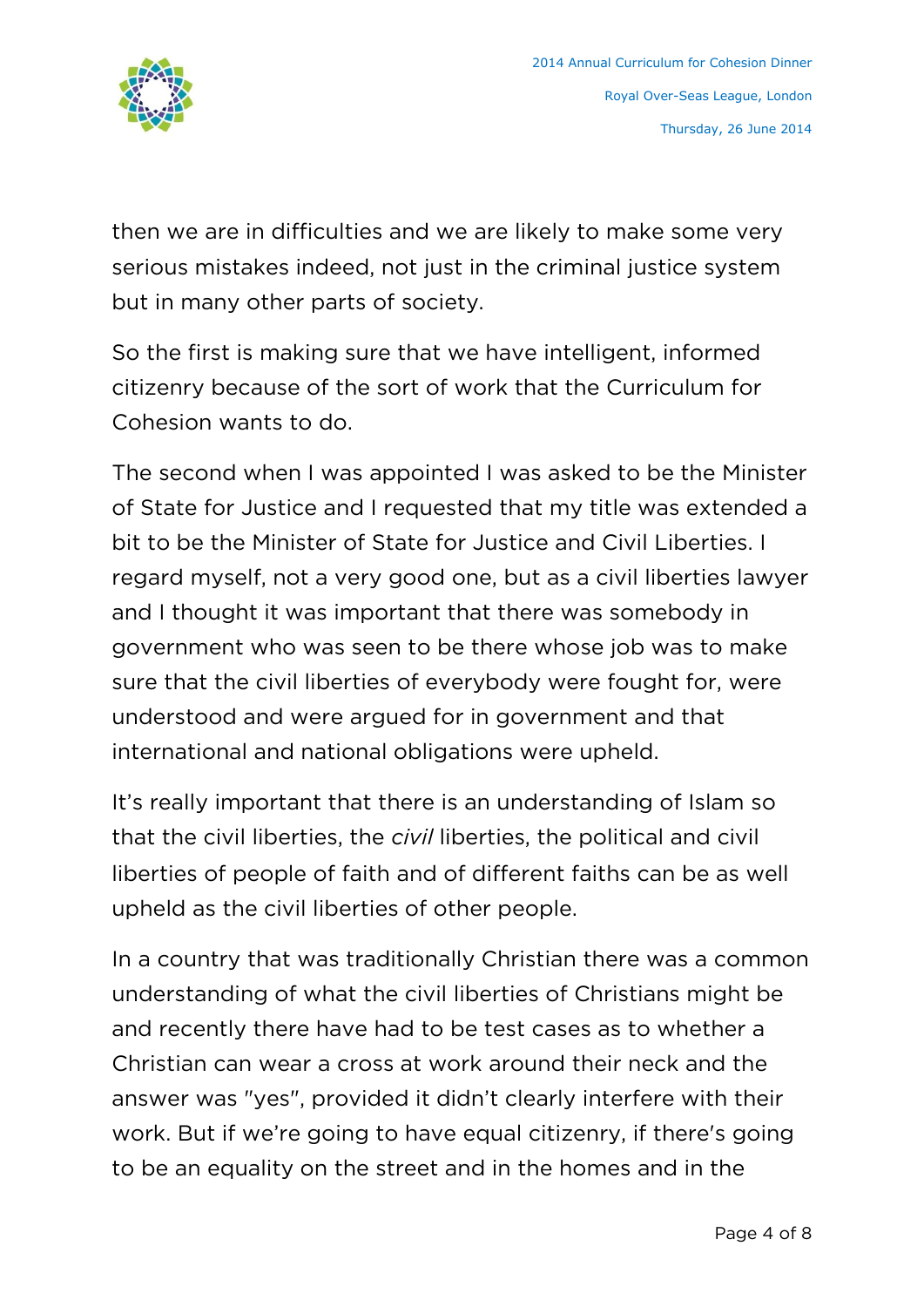

workplace then people of Islamic faith, Muslims of Britain, need to know that their religious faith will bring the same civil liberties as the religious faith of other people or people who have no faith at all.

The third reason for education, is a very obvious one to me: we are in danger of serially discriminating against people who are Muslims in a way that is likely to make our national security worse.

If the presumption of somebody wearing a *burka* or the presumption of somebody with a beard that would identify them as probably being a Muslim, leads to other consequences, is that likely to bring them closer to a feeling of solidarity with their fellow citizens? No, it's not.

Is the propensity to suggest that if you have certain characteristics, you're more likely to be stopped coming in through an airport, more likely to make you a better citizen? No, it's not.

What should we do to make sure young, energetic, enthusiastic believers in their faith don't find that faith turned into something that is put to much less good use in society?

It's a real challenge, it's a real challenge. And it's been challenged throughout the generations in different faiths and it's now a challenge particularly in Islam.

And if there are political decisions made by Parliaments and governments of the world that appear to be offensive to, or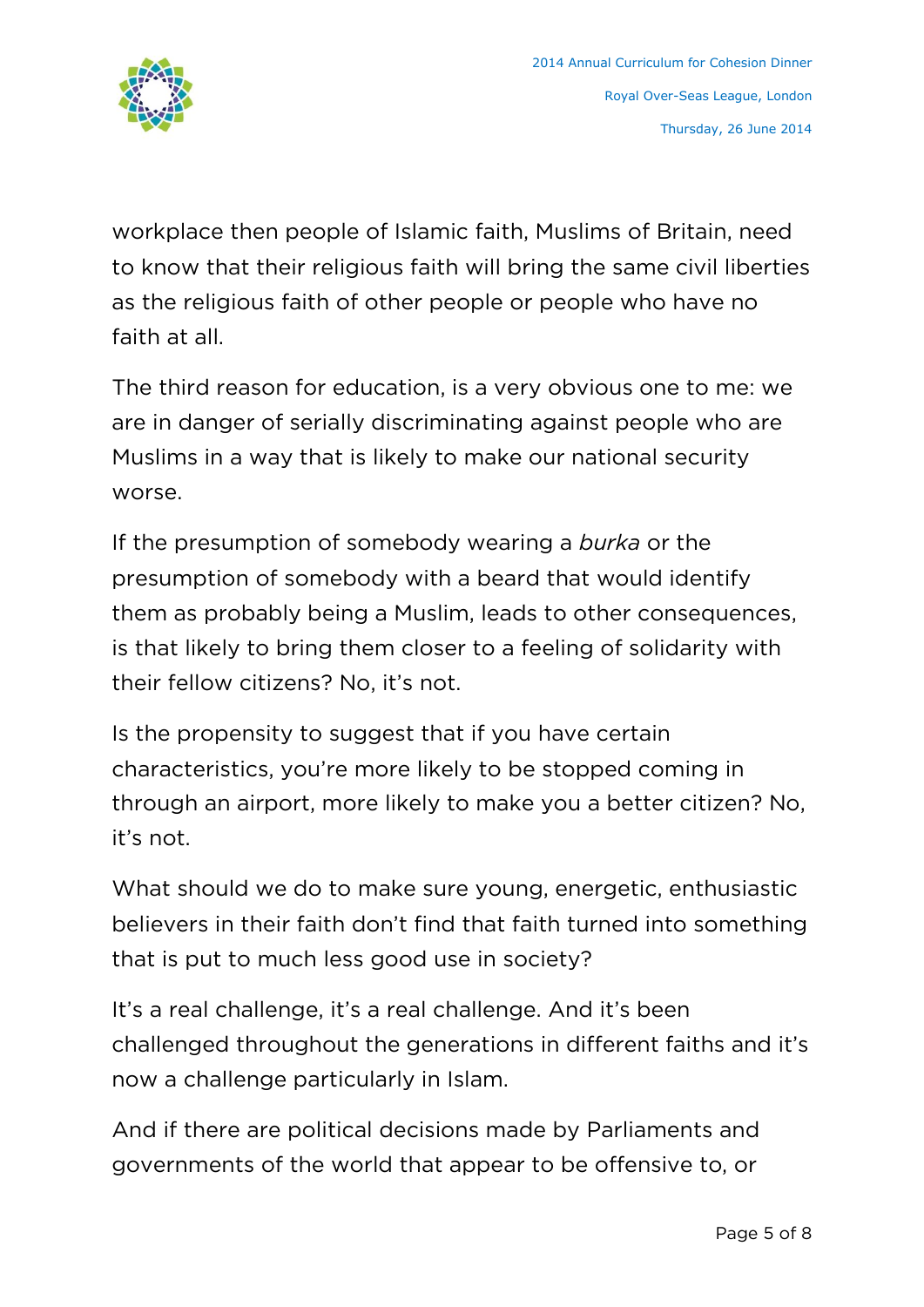

offending world faiths then it won't be surprising if young people rise to respond to that.

So there's a real national security challenge which is much better understood if we can really deliver, manage, enable, a society of equality where people of different faiths have that equality. And in the present day and age, before 9/11, after 9/11 in the context of the period post the invasion of Iraq, with all the consequences of that, if we're not aware of that now and we don't do something about it urgently there is a real danger for our cohesion as a society.

Just after the Iraq invasion I was in Pakistan talking to students at Lahore University. They thought they could trust us to set an example of ethical behaviour and observance of human rights and conformity with the UN.

But once you start going down the road as a society when some people do not appear to be treated equally then the reputation internally and externally is no longer there. Why should somebody fully respect the state, which is their home, if the state doesn't fully respect them?

One footnote, if you look at opinion poll surveys as to what matters to different communities I think I'm right in saying that it is still the case that a far higher percentage of Muslims say in issues in Britain that matter to them, and the list will be employment, housing, education, all the other things, a far higher proportion will say, "What matters to me is my faith." It matters in their litany of issues of importance in their daily life.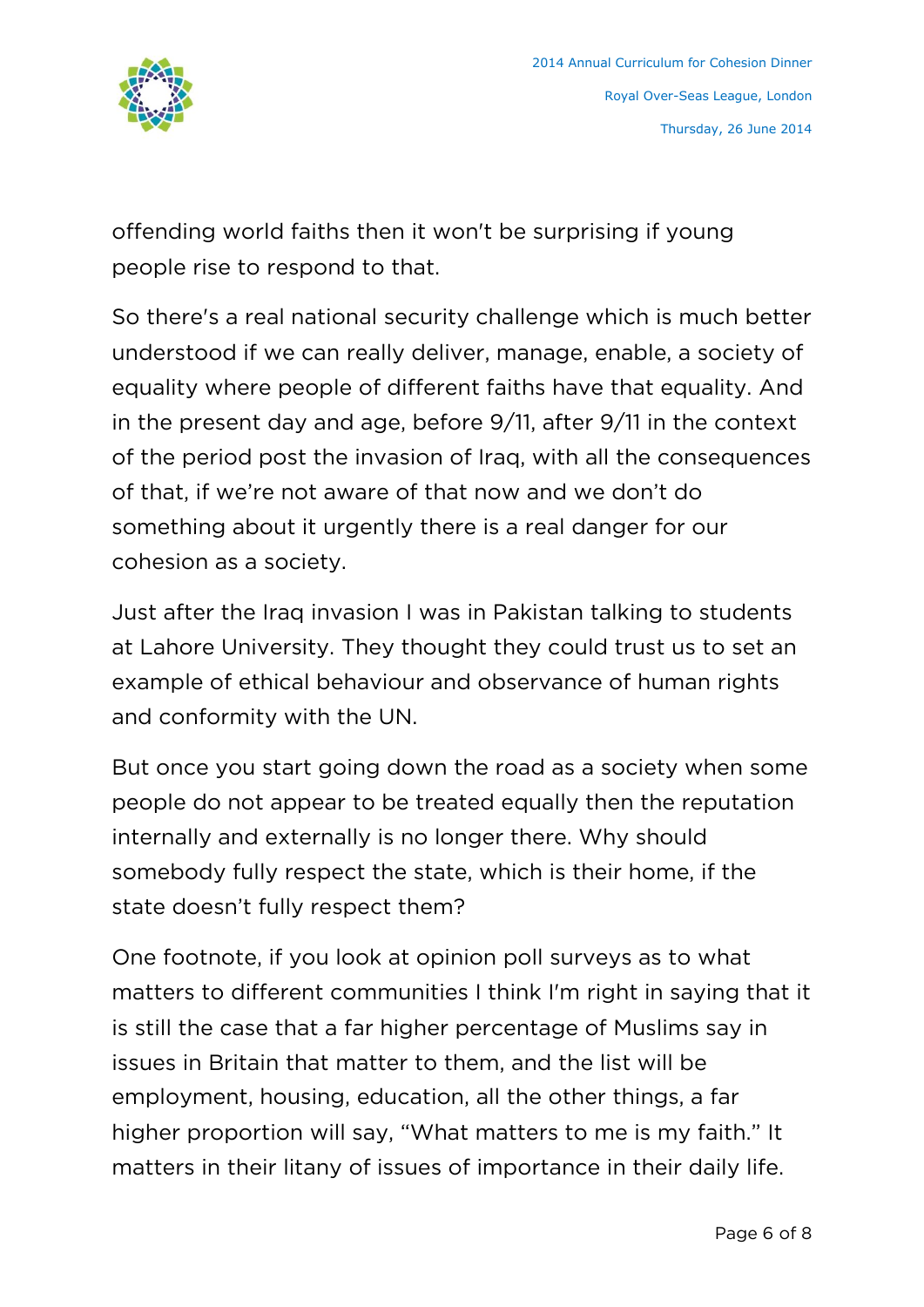

That's probably why many more people practise fasting at *Ramadan* than practise fasting and equal self-discipline in other faiths in this country because it matters more.

That's even more important therefore that we respect and understand that. Don't generalise, don't misinform, don't misrepresent, and remember that every single Muslim in Britain or around the world is both an adherent of a great world faith but also an individual with their own interpretation, their own coming to terms with how their faith impacts on them and should never be the subject of a generalisation, not in any sense let alone as somebody of extreme views.

So Matthew I'm really clear that this is really seminal good work, core work and the criminal justice system and the justice system needs to be very understanding.

So I end with the present. It's a good thing I went to the Islamic Relief event because I met somebody I had never met before and he gave me his card.

And his business address is Clarence House, London, SW1. And he works for the Prince of Wales and he made his way to find me. He is, in fact, his Deputy Private Secretary, and said, "We haven't met but I understand you have something to do with something called the Curriculum for Cohesion," "Plead guilty, your Honour." He said, "The Prince of Wales is actively exploring if he can become further involved with that organisation and knowing you were here I hope that we can now establish further